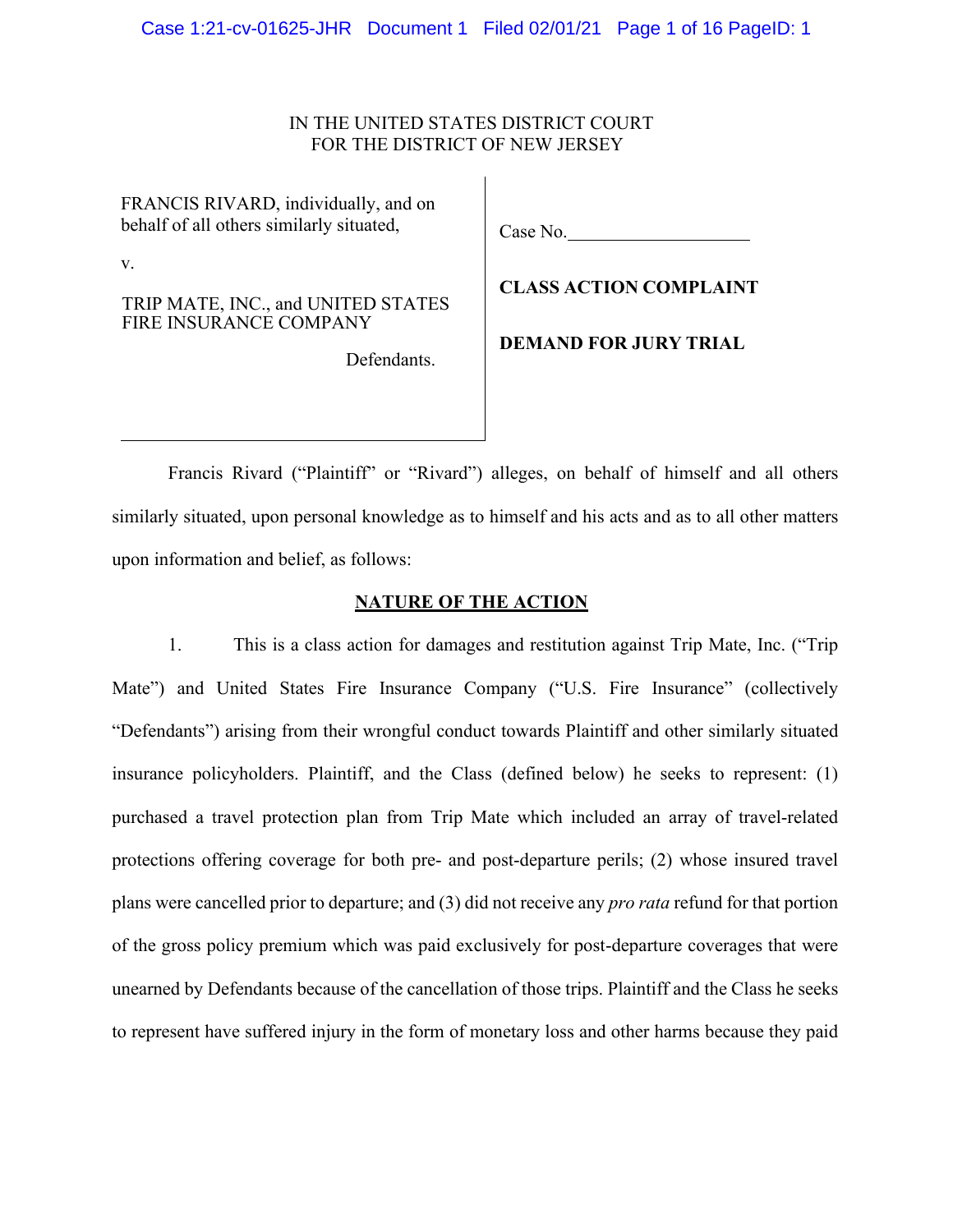### Case 1:21-cv-01625-JHR Document 1 Filed 02/01/21 Page 2 of 16 PageID: 2

premiums for insurance coverages that could not materialize due to cancellation of their trips. Defendants were never exposed to, or assumed, any transferred risk of loss.

2. Travel insurance products provide reimbursement in the event of financial loss or hardship related to travel. Travel insurance is available to cover a wide array of perils associated with travel, including both pre-departure risks, such as the possibility that a traveler will lose prepaid nonrefundable deposits or payments if a trip is canceled prior to departure, as well as risks that arise exclusively post-departure, such as interruption of a trip, medical or dental emergencies during a trip, and lost, stolen or damaged baggage. By its nature, this second category of coverages -- exclusively for post-departure risks -- is insurance coverage providing coverage for travel related perils that can only arise after travel is underway.

3. Trip Mate administers single trip travel insurance plans on behalf of U.S. Fire Insurance and other insurers. Travelers can purchase travel insurance from Trip Mate through several distribution channels, including from a travel agent (either online or traditional "brick-andmortar"), and any Trip Mate travel partner.

4. U.S. Fire Insurance underwrites travel insurance policies sold by Trip Mate. *See* Francis Rivard's Travel Protection Plan documents ("Rivard Trip Mate Travel Protection Plan"), attached hereto as Exhibit A.

5. Defendants offers a variety of single-trip "Travel Protection Plans," which can include some or all of the travel insurance protections offered by Defendants. Typically, the more perils covered, the more expensive is the gross premium for all the policy coverages combined within a single plan.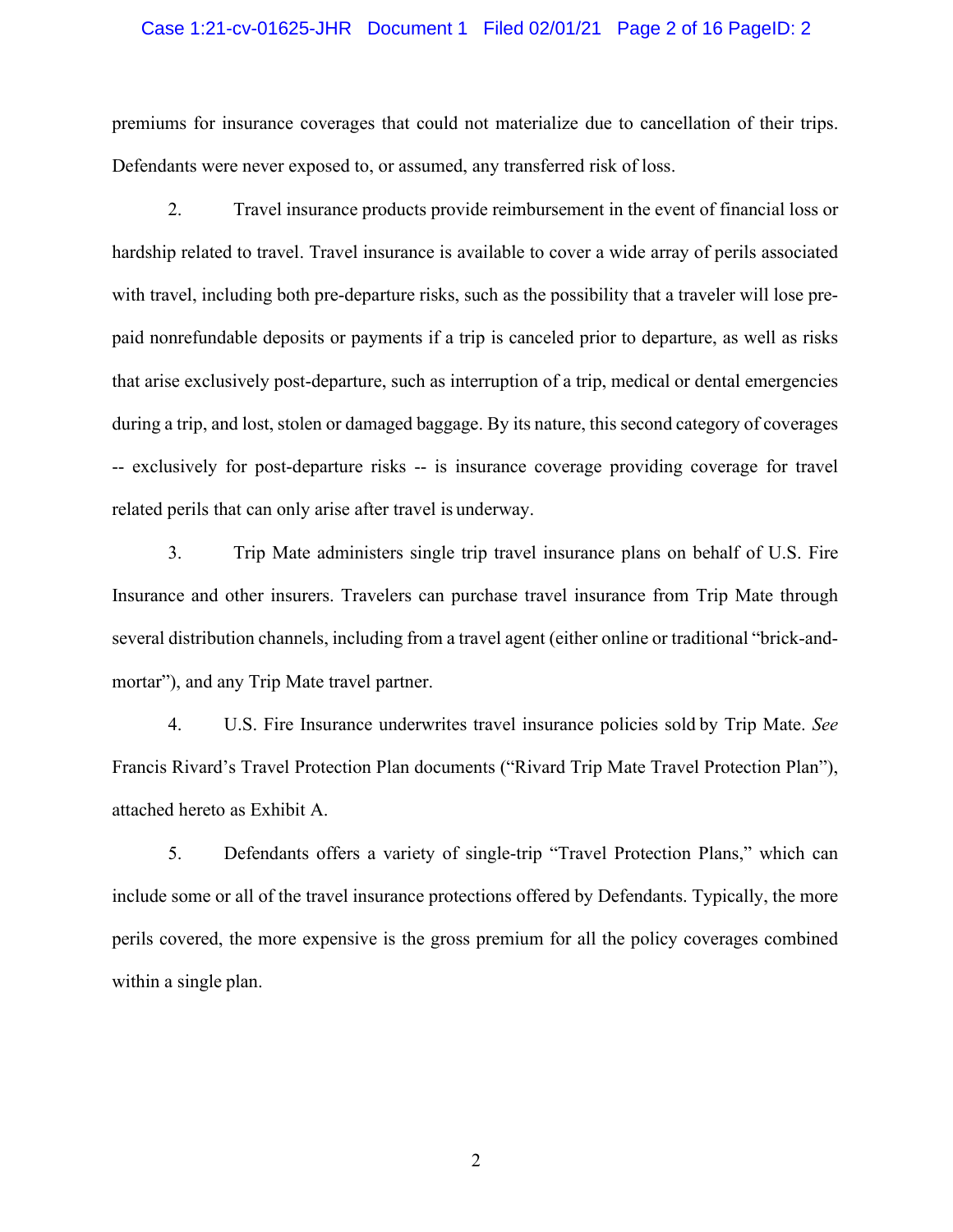# Case 1:21-cv-01625-JHR Document 1 Filed 02/01/21 Page 3 of 16 PageID: 3

6. The Travel Protection Plans sold by Defendants include travel insurance benefits that are applicable exclusively post-departure, meaning that Defendants are not at risk of having to cover the associated risks prior to commencement of actual travel by the insured.

7. When a customer purchases a Travel Protection Plan from Defendants, he or she receives "Plan Documents." The Plan Documents describe the terms and conditions of the purchased travel insurance for coverage when there is a sudden, unexpected problem or event before or during travel as well as any exclusions. The Schedule of Benefits delineates the different policy benefits the insured purchased through his or her particular Trip Mate Travel Protection Plan and the coverage limits of each corresponding benefit.

8. Defendants can readily identify the *pro rata* share of the gross premium which is attributable to each policy benefit purchased by each insured under that person's specific plan.

9. Defendants' Travel Protection Plans do not address how to handle premium refunds with respect to Defendants' legal obligation to refund any portion of the gross insurance premium that was paid in advance for specific post-departure coverages that were in fact never provided.

10. When a policy holder informs Defendants that his or her trip is cancelled for whatever reason, Defendants do not return the *pro rata* portion of the gross premium which the insured paid exclusively for coverage of post-departure risks – which risks are never assumed by, or transferred to Defendants, when his or her trip is cancelled prior to commencement of actual travel.

11. "If an insurer assumes no risk in a contract for insurance, then the insurer has suffered no bargained for detriment, and in the absence of that consideration the insured's premium must be returned." *Anderson v. Travelex Ins. Servs., Inc.*, No. 8:18-CV-362, 2019 WL 1932763, at \*3 (D. Neb. May 1, 2019)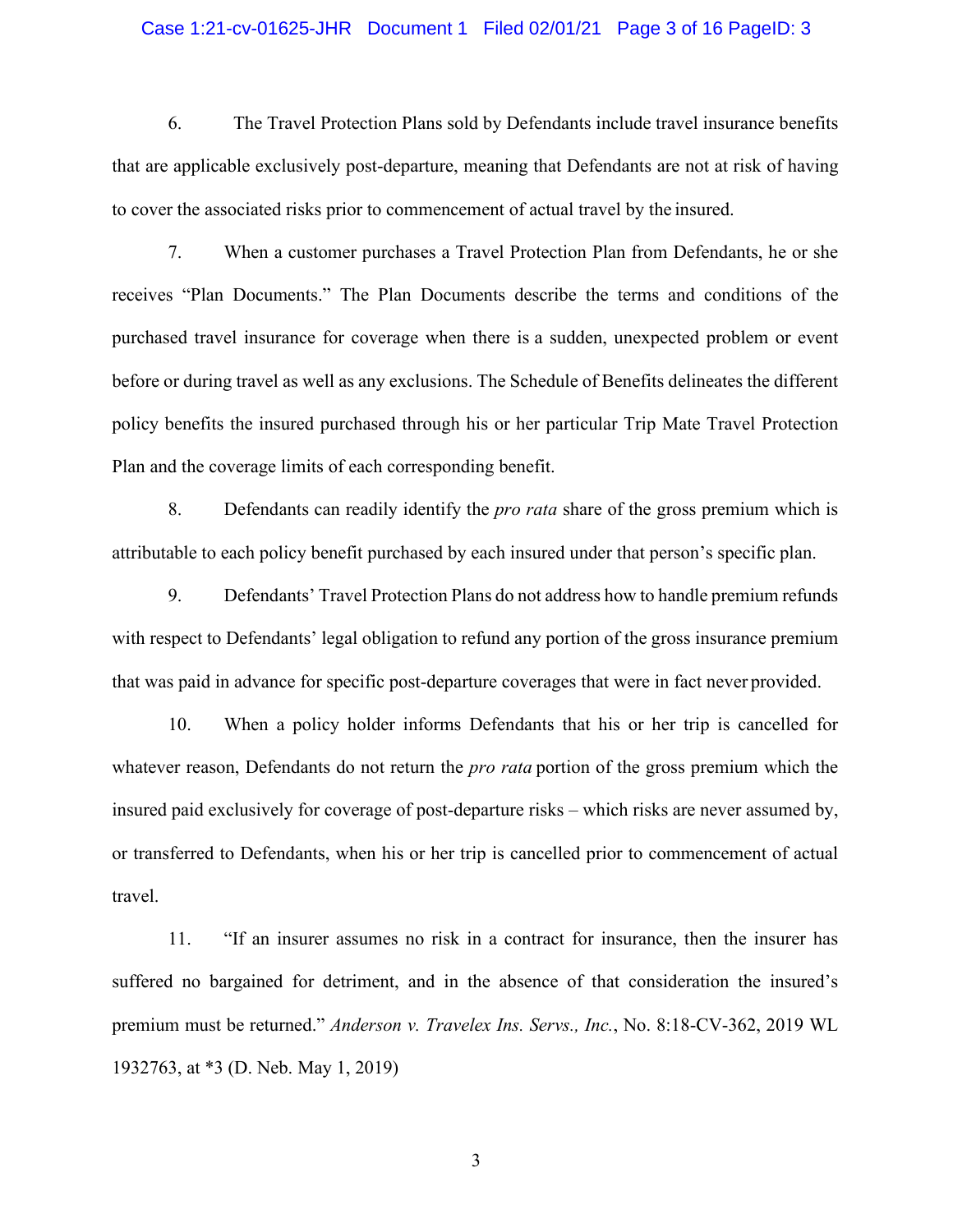## Case 1:21-cv-01625-JHR Document 1 Filed 02/01/21 Page 4 of 16 PageID: 4

12. When an insured's trip is cancelled prior to departure, Defendants are obligated to return the portion of the premium paid for coverage of risks that are only applicable post-departure. This is because the portion of the gross premium paid in exchange for these exclusively postdeparture benefits is unearned because Defendants were never at risk of having to cover the perils of actual travel.

13. The American Academy of Actuaries Travel Insurance Task Force found in its 2018 report that: "if a policy includes only benefits that cover postdeparture exposures (e.g., trip interruption, medical), there is no risk exposure between the policy purchase date and the departure date. Consequently, no premium should be earned for the pre-departure period." American Academy of Actuaries Travel Insurance Task Force, "Travel Insurance: An Actuarial Perspective," at [1](#page-3-0)8 (Sept. 2018).<sup>1</sup>

14. Defendants did not provide any consideration in return for the portion of the gross premium connected with post-departure perils, which Defendants always require be paid in advance of travel.

15. Defendants' systematic failure to return the unused and unearned premium to purchasers of Trip Mate's Travel Protection Plans is unconscionable, unjust, and unlawful. Each member of the proposed Class (defined below) has been similarly injured financially by Defendants' misconduct and is entitled to restitution of the portion of the gross premium that Defendants accepted in exchange for insuring against post-departure risks, but for which they never provided any coverage (*i.e*., assumed the specified risks) in return.

<span id="page-3-0"></span><sup>1</sup> https://www.actuary.org/sites/default/files/files/publications/TravelInsurance Monograph\_09052018.pdf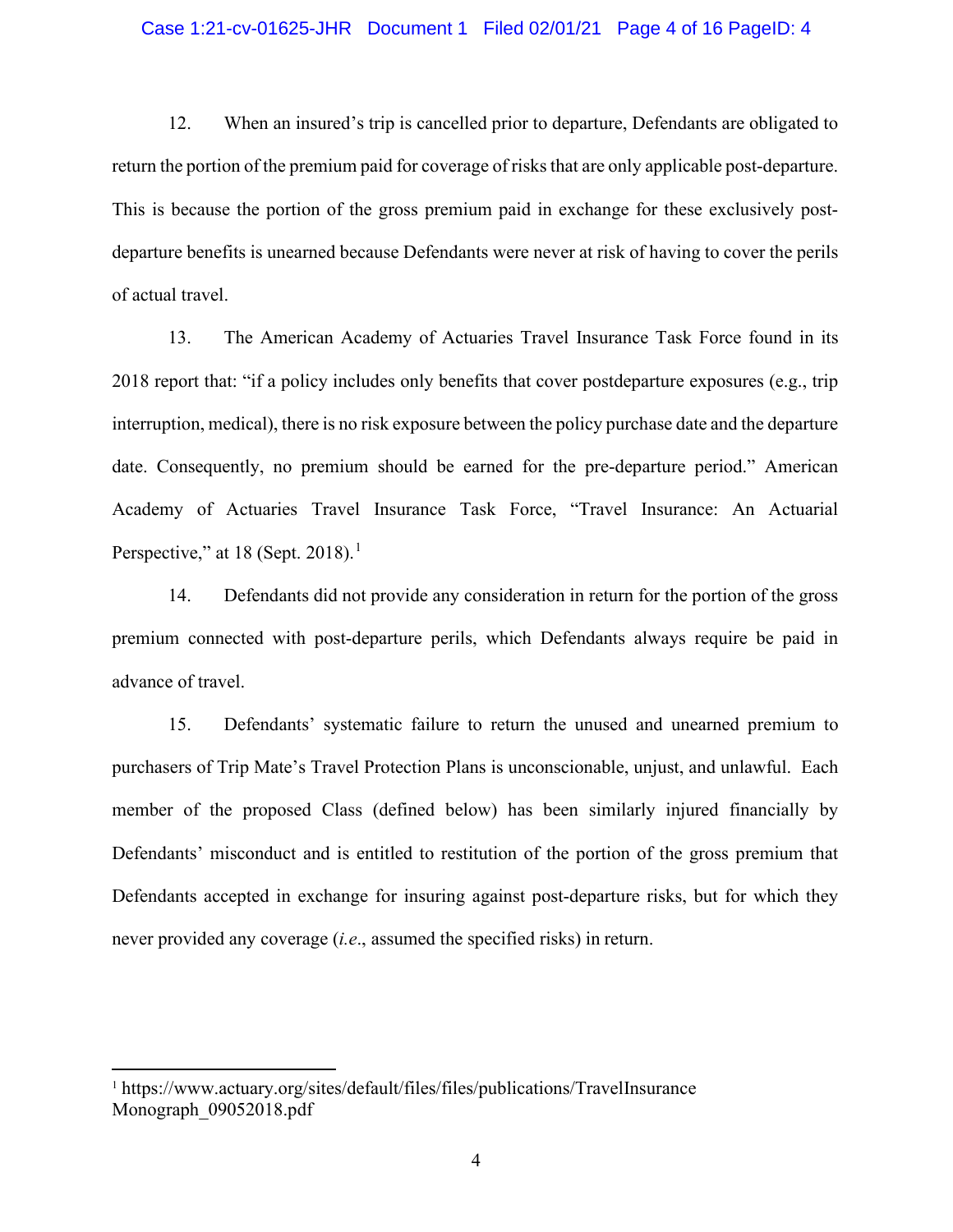### **PARTIES**

16. At all relevant times, Francis Rivard was (and continues to be) a citizen andresident of Michigan.

17. Defendant Trip Mate Insurance Services Inc. ("Trip Mate") is incorporated in Kansas and domiciled in Kansas City, Missouri. In 2019 Generali Global Assistance acquired Trip Mate. GGA is a divison of the Europ Assistance Group.

18. Defendant United States Fire Insurance Company's principal place of business is located in Morristown, NJ. It is licensed in all 50 states, DC, Virgin Islands and Puerto Rico and does business under Crum & Foster, a Fairfax Company. U.S. Fire Insurance underwrites Trip Mate Travel Protection Plans that are issued to insureds across the country.

# **JURISDICTION AND VENUE**

19. This Court has original jurisdiction over the claims asserted herein individually and on behalf of the class pursuant to 28 U.S.C. § 1332, as amended by the Class Action Fairness Act of 2005. Subject matter jurisdiction is proper because: (1) the amount in controversy in this class action exceeds five million dollars, exclusive of interest and costs; and (2) there are more than 100 Class members; (3) at least one member of the Class is diverse from the Defendants; and (4) the Defendants are not governmental entities.

20. Personal jurisdiction is proper as Defendants have purposefully availed themselves of the privilege of conducting business activities within this state. Venue is proper in this District pursuant to 28 U.S.C. § 1391, as a substantial part of the events giving rise to the claims asserted herein occurred in this District. At all pertinent times, Defendants were (and remain) in the business of marketing, advertising, distributing, and selling travel insurance throughout this state and nationwide.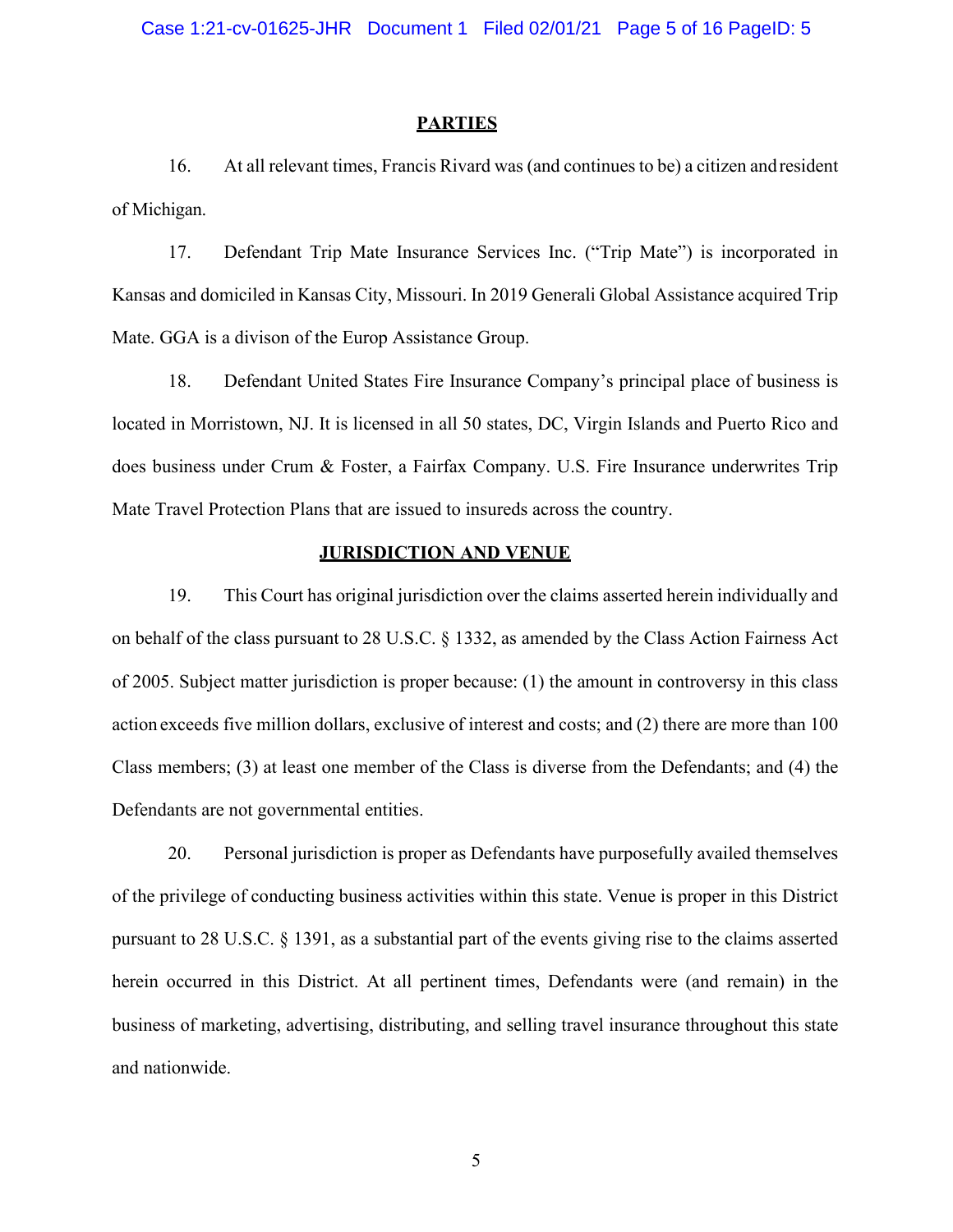# **FACTUAL ALLEGATIONS**

# **A. Defendants' Travel Insurance Policies and Practices**

21. Defendants sell single-trip travel insurance policies. These policies are designed specifically to cover the perils associated with a specific trip.

22. Pursuant to an agreement executed between Trip Mate and U.S. Fire Insurance, Trip Mate is responsible for collecting and refunding premium payments in connection with the travel insurance underwritten by U.S. Fire Insurance. Trip Mate is the plan administrator.

23. Defendants' travel insurance policies are sold through numerous platforms. Consumers can purchase individual retail travel insurance coverage through, among others, travel agents, tour operators, cruise lines, or any of Trip Mate's travel partners.

24. Trip Mate offers a variety of Travel Protection Plans to different organizations each of which includes insurance benefits, and can also include non-insurance benefits as explained below. These Travel Protection Plans protect against perils for both pre-departure and postdeparture events.

25. Pre-departure insurance coverage is often provided jointly by Defendants as "Trip Cancellation" insurance coverage, which is a common pre-departure coverage offered by Defendants.<sup>[2](#page-5-0)</sup>

26. Other times, Trip Mate may provide pre-departure trip cancellation protection as a non-insurance benefit provided directly by the tour operator or provider.

27. For example, a Trip Mate Travel Protection Plan may include "Cancel for any Reason" coverage provided directly by the tour operator or provider. This benefit is not provided

<span id="page-5-0"></span> $2 \text{ http://www.tripmate.com/plan/print}$  certificate/5F066314-787F-463D-825D-8BF4578B5AF6.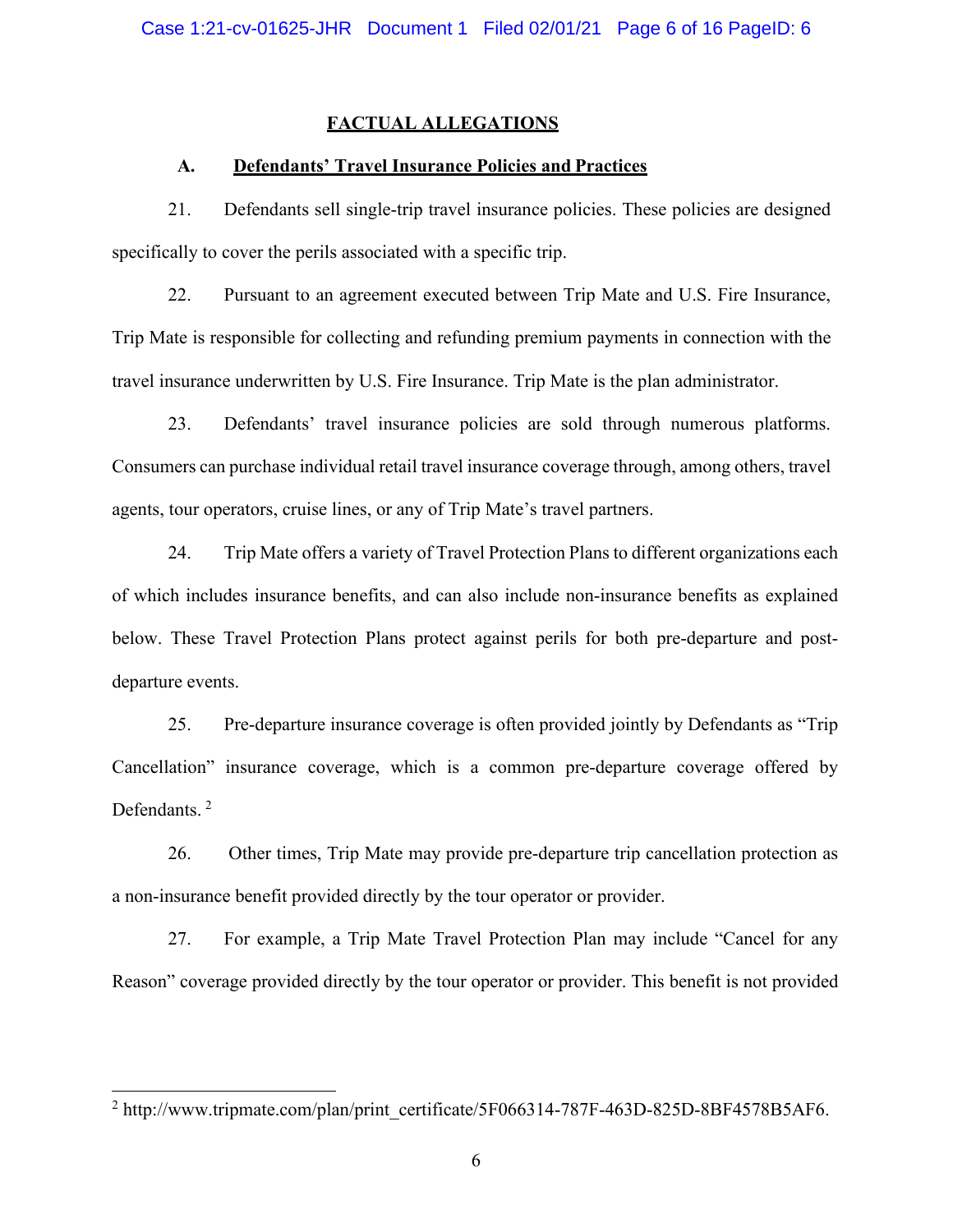### Case 1:21-cv-01625-JHR Document 1 Filed 02/01/21 Page 7 of 16 PageID: 7

by the insurance company, but instead by the travel provider and allows consumers to cancel their trips and receive a refund for trip costs either in money or vouchers.

28. But -- the common denominator of Trip Mate's single-trip Travel Protection Plans (regardless of how the pre-departure protection is provided) is that they include at least one *insurance benefit* provided by Defendants covering a peril which can *only* arise post-departure and has zero possibility of ever occurring prior to commencement of the single insured trip.

29. The post-departure insurance coverages offered in Defendants' Travel Protection Plans include benefits for Trip Interruption, Missed Connection, Travel Delay, Medical Expense/Emergency Evacuation, Baggage and Personal Effects and Baggage Delay coverages.

30. The time for which various insurance coverage take effect differs depending on the type of coverage. For example, the pre-departure insurance coverage Trip Cancellation coverage begins "12:01 a.m. on the day after the date the appropriate payment for th[e] Plan is received."

31. Post-departure coverages, on the other hand, are not effective until the trip has commenced.

32. In the Travel Protection Plan sold to Plaintiff, the post-departure Trip Delay coverage does not commence until "after You have traveled 59 miles or more from home en route to join Your Trip." All other post-departure coverages begin "when You depart on the first Travel Arrangement (or alternate travel arrangement if You must use an alternate Travel Arrangement to reach Your Trip destination) for Your Trip." Regardless of the specific benefits offered, the coverage for post-departure benefits in Defendants' Travel Protection Plans expressly do not take effect until the trip begins.

33. Regardless of the purchase platform utilized, or the specific benefits included in any purchased Travel Protection Plan, Defendants, as a matter of standard course and practice, do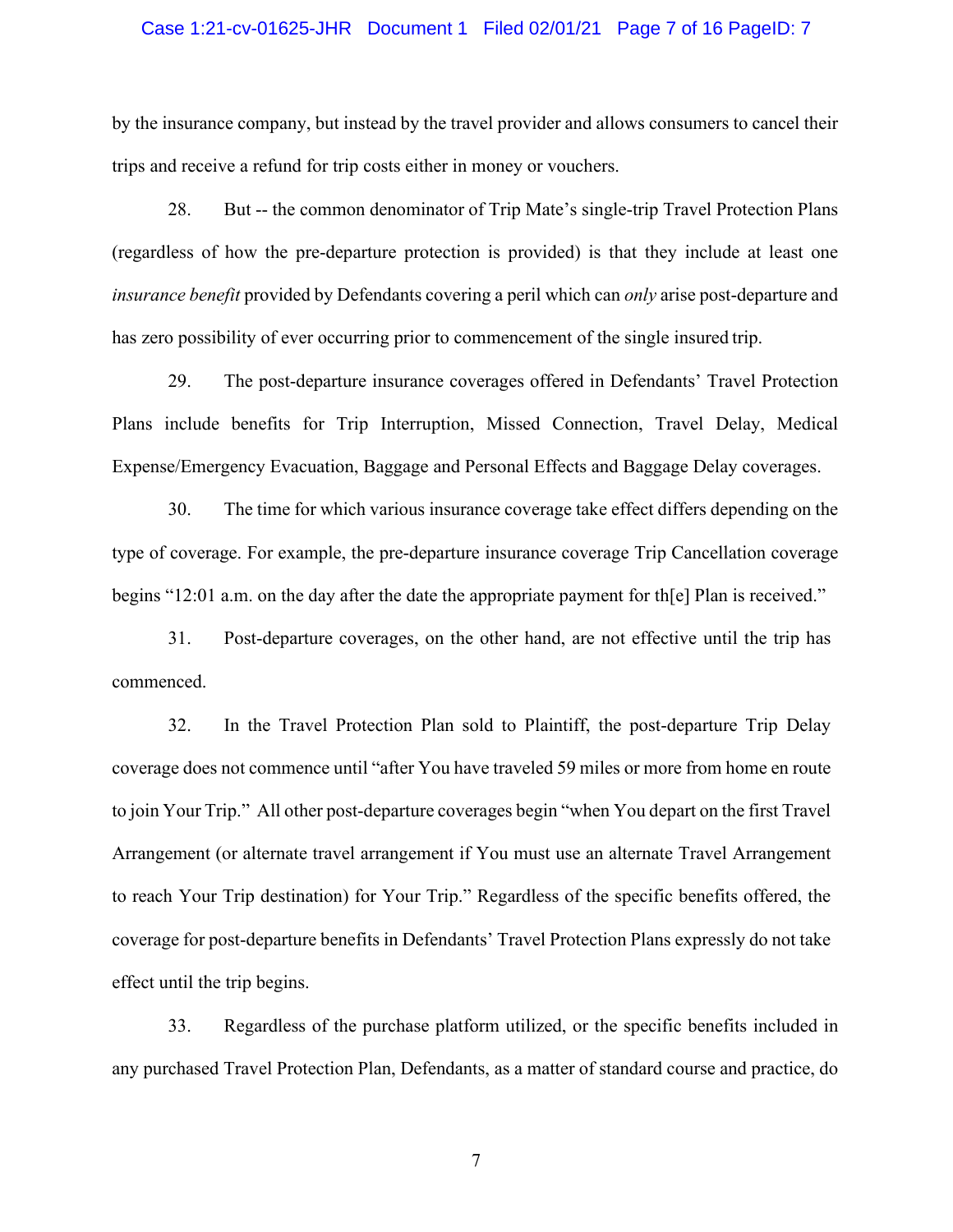### Case 1:21-cv-01625-JHR Document 1 Filed 02/01/21 Page 8 of 16 PageID: 8

not refund any portion of the gross premium paid, including those premiums paid exclusively in exchange for post-departure coverage even when an insured does not commence the insured trip.

34. This practice is wrong. Defendants are not at risk of ever having to cover any postdeparture perils until an insured begins his or her trip. When an insured trip is cancelled prior to departure, Defendants have neither accepted nor assumed any transferred risk of loss associated with post-departure perils, and as such, provide no consideration in exchange for, and have not earned, the premiums they have been paid to cover those particular risks. Therefore, when an insured's trip is cancelled prior to commencement, Defendants are required, but systematically fail, to return the *pro rata* portion of any gross premium already paid which represents the Defendants' charges for purportedly insuring against post-departure perils.

35. Indeed, Defendant provides no coverage for post-departure perils until the trip is actually commenced. Any coverage for post-departure perils prior to commencement of a trip is thus illusory and does not provide adequate consideration in exchange for a premium payment.

# **B. Allegations Related to Plaintiff**

36. On December 12, 2019, Plaintiff purchased a travel package from CIE Tours International ("CIE"), specifically, the CIE Scottish & Irish Gold 15/days/14 nights Land tour scheduled to occur in May 2020. He purchased the tour through his travel agent Aloha Travels for himself and his wife. Mr. Rivard paid \$9,234 for the trip. This amount included the cost of the tour, airfare, travel, taxes and fees. The invoice included a website link to a page where Mr. Rivard could view his plan documents.

37. On the same day, Mr. Rivard purchased a Travel Protection Plan from Trip Mate, Plan Number F429C (the "Plan") for which he paid a total of \$598.00 in premium, \$299.00 each for his wife and himself.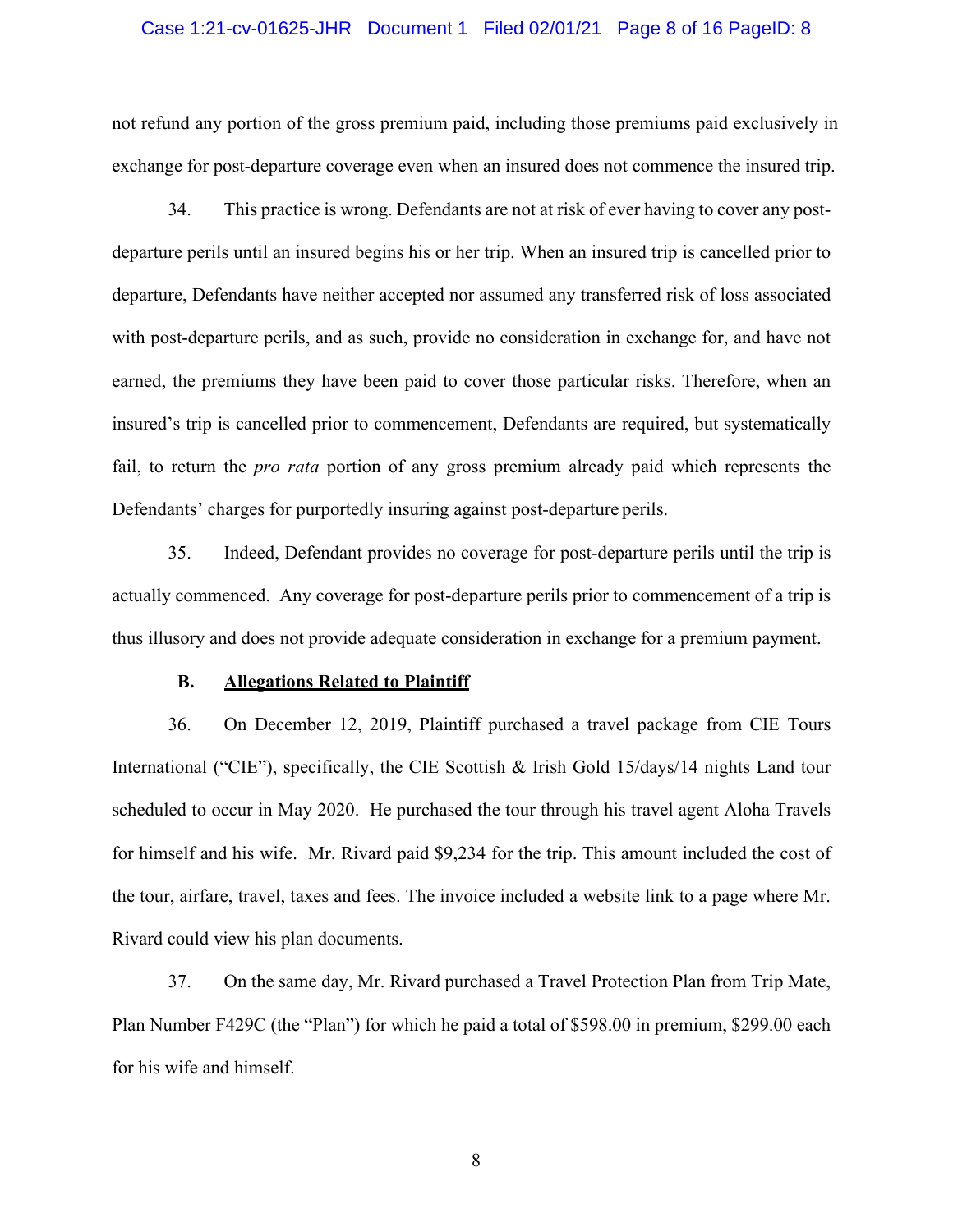# Case 1:21-cv-01625-JHR Document 1 Filed 02/01/21 Page 9 of 16 PageID: 9

38. The Travel Protection Plan that Mr. Rivard purchased included both pre and postdeparture benefits. Part A of the Plan, "Cancel for Any Reason Waiver" was a non-insurance benefit provided by the travel provider CIE. Part B of the "Travel Protection Plan" was a singletrip travel insurance policy underwritten by US Fire Insurance.

39. Under Part A of Mr. Rivard's Trip Mate Travel Protection Plan, CIE agreed to reimburse Mr. Rivard in cash or in travel vouchers in the event Plaintiff cancelled his trip up to 24 hours prior to the scheduled trip departure for any of the reasons specified in the plan document.

40. Part B of Mr. Rivard's Trip Mate Travel Protection Plan provides post-departure insurance coverage exclusively, including the following coverages: (1) Trip Interruption; (2) Missed Connection; (3) Travel Delay; (4) Medical Expense/Emergency Evacuation; (5) Non-Medical Emergency Evacuation; (6) Accidental Death and Dismemberment; (7) Baggage and Personal Effects; and (8) Baggage Delay.

41. As discussed in above, the coverages for these post-departure perils did not take effect until commencement of the trip.

42. In or around March 2020, CIE cancelled the tour due to the COVID-19 pandemic.

43. CIE refunded \$6,549.50 of the \$9,234.00 total charge for the cancelled travel. However, it did not refund the remaining \$2,685 of the costs of the cancelled travel.

44. Mr. Rivard contacted his travel agent for assistance with filing a claim under his Trip Mate Travel Protection Plan. His travel agent filed a claim with Trip Mate on his behalf due to CIE's cancellation of the tour for the remaining unrefunded trip costs.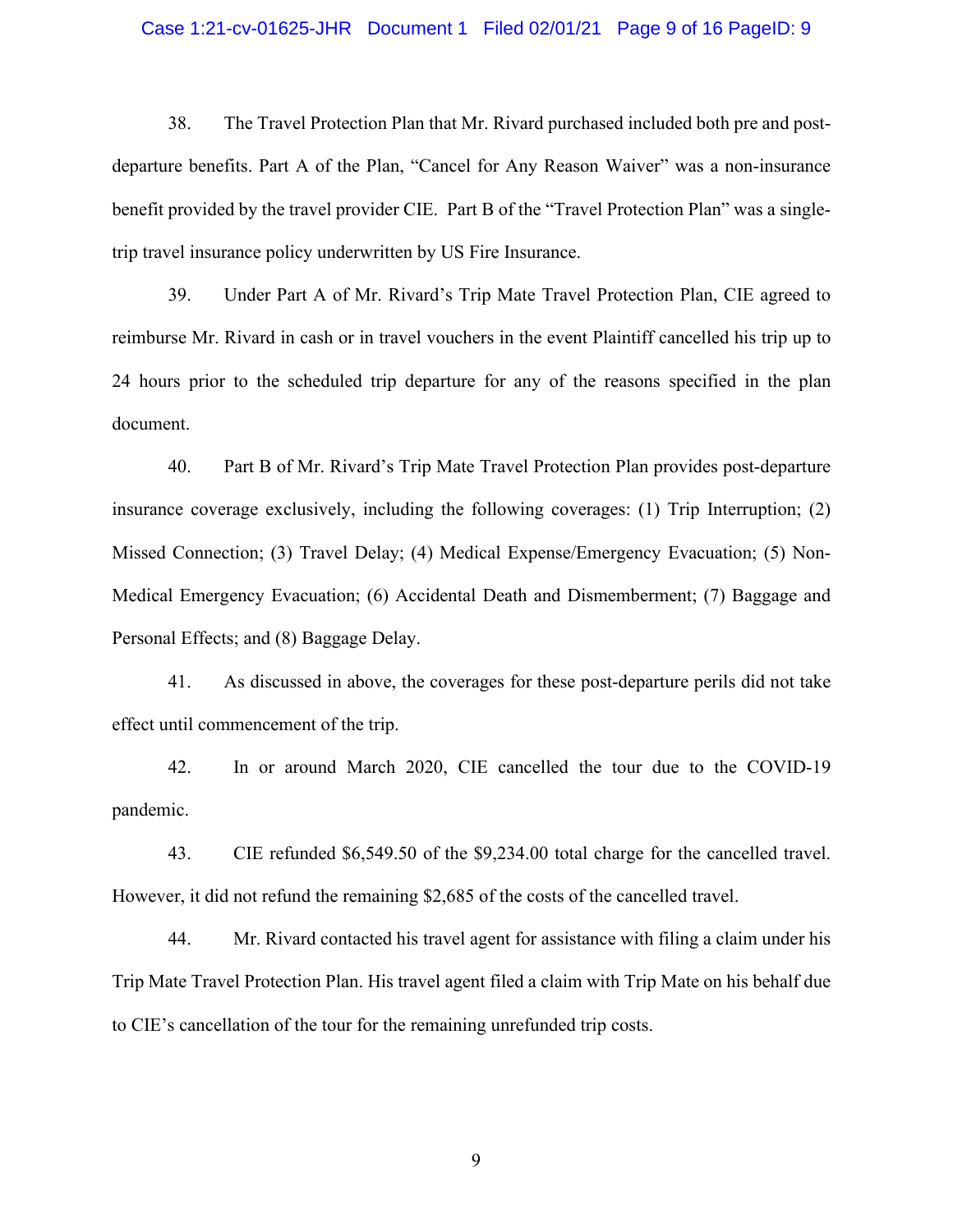### Case 1:21-cv-01625-JHR Document 1 Filed 02/01/21 Page 10 of 16 PageID: 10

45. Trip Mate responded to the claim in a letter from the Trip Mate, Inc. Claims Department dated May 21, 2020, stating that "the reason provided for [Mr. Rivard's] trip cancellation is not a Specified Reasons covered under the Cancel for Any Reason benefit offered by CIE Tours." The letter noted that CIE would provide a Cancel for Any Reason Waiver noninsurance benefit provided by CIE in form two travel certificates in the amount of \$1,342.29 for each of the Rivards.

46. But, neither CIE nor Defendants ever refunded any premiums paid toward the Travel Protection Plan purchased by Plaintiff.

47. This was wrong. Because, Plaintiff never commenced his trip, the risks associated with post-departure perils never attached and none of the post-departure coverages were effective. Thus, there was no consideration for the portion of the premium paid for postdeparture benefits. Therefore, Defendants were obligated to return that portion of the gross premium that Mr. Rivard paid for benefits exclusively covering post-departure risks.

48. Defendants' practice of failing to refund any portion of the premiums paid for post-departure benefits is systematic and uniform whenever an insured cancels an insured trip, or a trip is cancelled by the trip provider as occurred here, before he or she embarks on the trip.

# **CLASS ACTION ALLEGATIONS**

49. Plaintiff brings this action as a class action under Rules 23(a) and (b)(3) of the Federal Rules of Civil Procedure, on behalf of himself and all others similarly situated, on behalf of the proposed Class, initially defined as:

All persons (including natural persons, corporations, firms, partnerships, joint stock companies, associations and other organizations of persons) who while in the United States, or who as residents of the United States, purchased a singletrip Travel Protection Plan from Defendants that included any coverages applicable exclusively to post-departure risks, canceled their insured trip or their trip was canceled prior to the scheduled departure, and did not receive a refund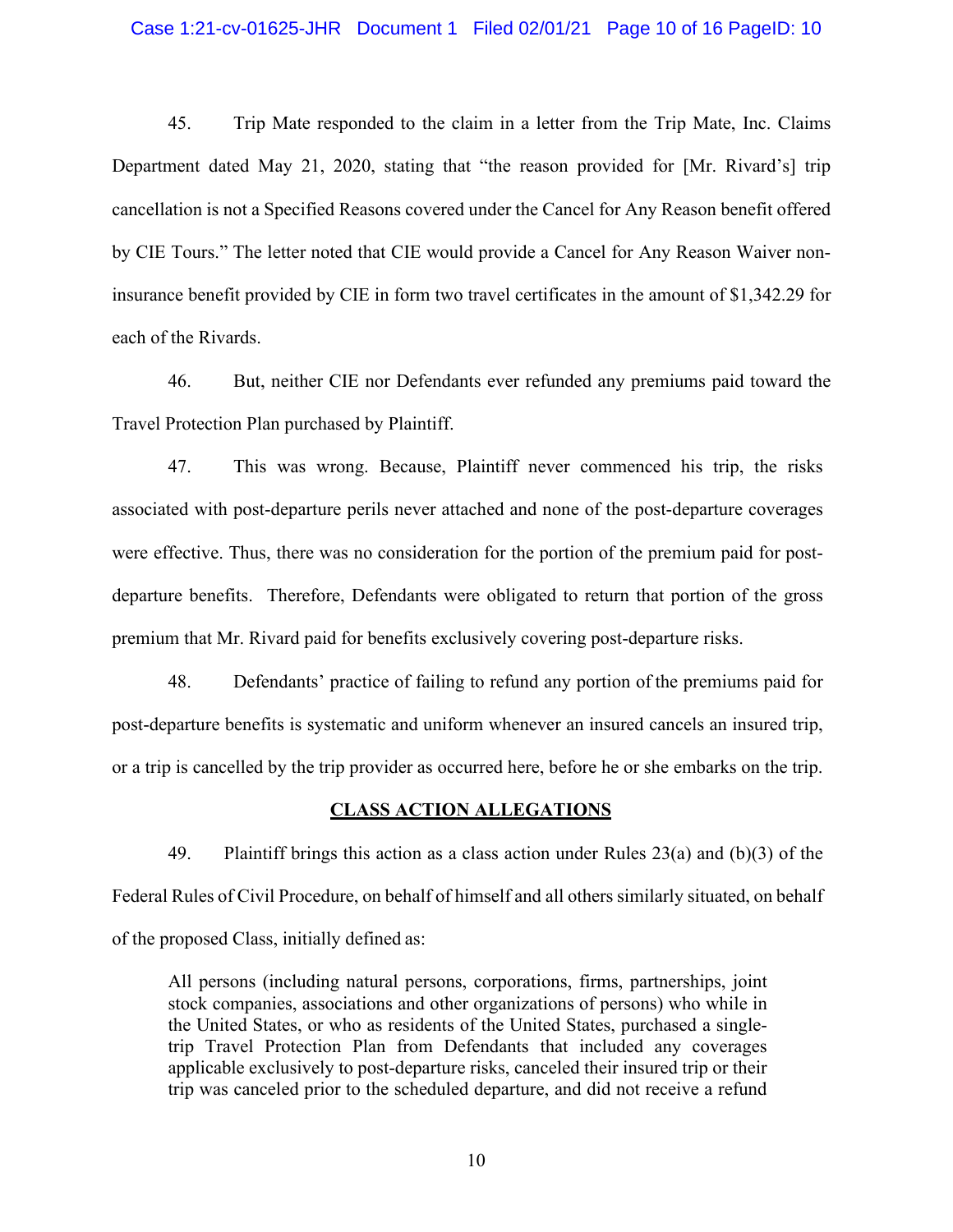# Case 1:21-cv-01625-JHR Document 1 Filed 02/01/21 Page 11 of 16 PageID: 11

from Defendants for the insurance premium paid exclusively for post-departure benefits.

50. Excluded from the Class are Defendants, their employees, officers, directors,legal representatives, heirs, successors and wholly- or partly-owned subsidiaries or affiliates.

51. The number of persons who are members of the Class is so numerous that joinder of all members in one action is impracticable. The Class is reasonably estimated to be at least in the thousands. While the precise number, names, and addresses of all members of the Class are unknown to Plaintiff, such information is ascertainable from Defendants' records, including the identity of its insureds and the policies and coverages purchased.

52. The claims of the Class all derive directly from Defendants' single uniform policy of not refunding insurance premiums paid for post-departure benefits, whenever a trip is canceled prior to the scheduled departure.

53. The objective facts are the same for all Class members: a) each paid a gross premium to Defendants as consideration for a travel insurance plan with pre-bundled coverage options, which included coverage protection exclusively against post-departure travel risks; b) each canceled their insured trip or their trip was canceled prior to the scheduled departure; and, Defendants unconscionably, unjustly and unlawfully failed in that precise circumstance to ever return to each and every Class member the *pro rata* portion of the gross premium that was paid for exclusively post-departure benefits (whether or not requested by the Class member).

54. Defendants did not differentiate, in degree of care or candor, their actions or inactions among individual members of the Class regarding their failure to make *pro rata* refunds of unearned, risk-free premiums for post-departure perils that Defendants never actually insured because the trips were canceled before departure. The objective facts are the same for all members of the Class. Within each Claim for Relief asserted below by the respective Class, the same legal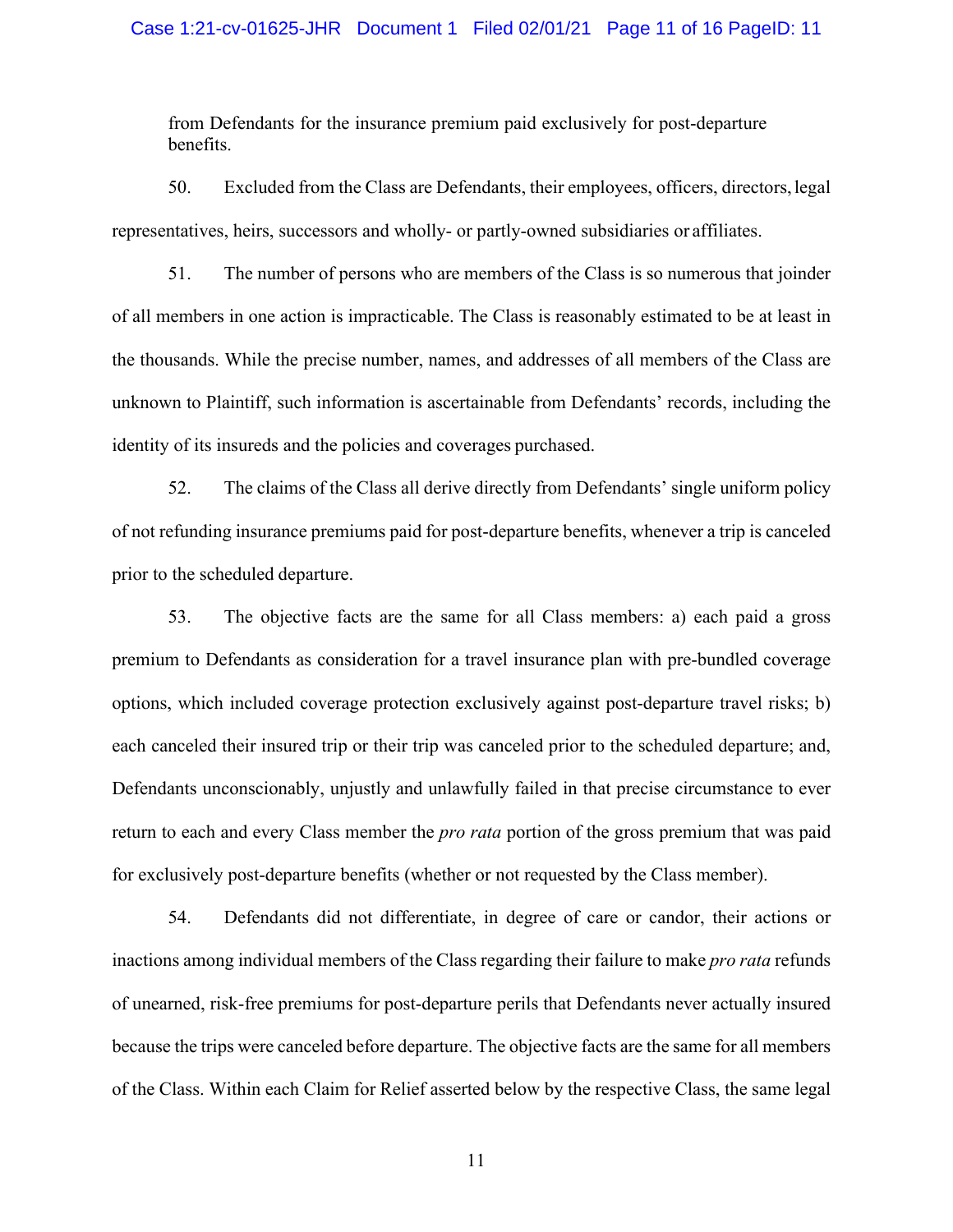# Case 1:21-cv-01625-JHR Document 1 Filed 02/01/21 Page 12 of 16 PageID: 12

standards govern resolution of the same operative facts existing across all members' individual claims.

55. Because the claims of each member of the Class have a common origin and share a common basis in terms of Defendants' systematic misconduct, there are common questions of fact and law which exist as to each Class member under Federal Rule of Civil Procedure 23(a)(2), and which predominate over any questions affecting only individual members under Federal Rule of Civil Procedure 23(b).

56. Substantial questions of fact and law that are common to all members of the Class, and which control this litigation and predominate over any individual issues, include the following:

- a) Whether Defendants, as a matter of course and policy, retained unearned, risk-free premiums paid exclusively for coverage of post-departure perils, whenever the purchaser of a Trip Mate Travel Protection Plan canceled his or her travel prior to his or her scheduled departure;
- b) Whether by virtue of the trip being cancelled prior to departure, Defendants faced no risk of having to cover post-departure perils and thus retained unearned premium;
- c) Whether by virtue of the of the trip being cancelled prior to departure, Defendants provided no consideration in exchange for the premiums paid exclusively for coverage of post-departure perils;
- d) Whether it would be unjust for Defendants to retain the *pro rata* portion of the gross premium paid exclusively for post-departure coverage, when an insured's trip is cancelled prior to departure; and
- 57. Plaintiff's claims are typical of the claims of the Class and arise from the same

Defendants' uniform course of conduct against the Class as a whole. There are no conflicts between the interests of the named Plaintiff and the interests of the members of the Class. The relief Plaintiff seeks is typical of the relief sought for the members of the Class.

58. Plaintiff will fairly and adequately represent and protect the interests of the Class

because of the common injury and interests of the members of the Class and the singular conduct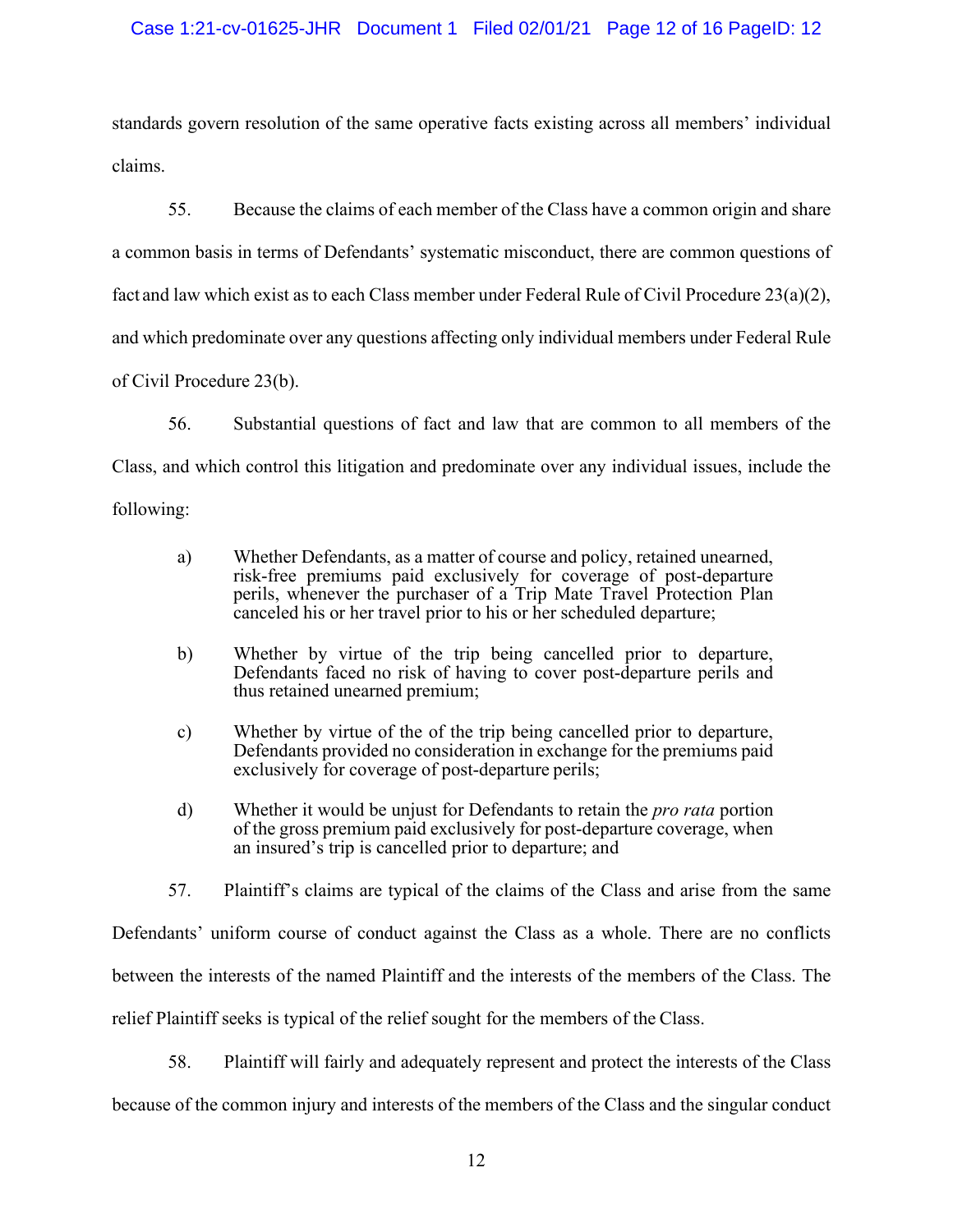# Case 1:21-cv-01625-JHR Document 1 Filed 02/01/21 Page 13 of 16 PageID: 13

of Defendants that is, and was, applicable to all members of the Class. Plaintiff has retained counsel competent and experienced in class action litigation that will adequately represent and protect the interests of the members of the Class.

59. Class certification is appropriate under Federal Rule of Civil Procedure 23(b)(3) not only because common questions of fact and law predominate, but also because a class action is superior to other available methods for fairly and efficiently adjudicating the controversy. The prosecution of separate actions by individual members of the Class would impose heavy burdens upon the courts and Defendants and would create a risk of inconsistent or varying adjudications of the questions of law and fact common to the Class. A class action, on the other hand, would achieve substantial economies of time, effort and expense, and would assure uniformity of decision as to persons similarly situated without sacrificing procedural fairness or bringing about other undesirable results.

60. Plaintiff is also not aware of any management difficulties that would preclude maintenance of this litigation as a class action. Rule 23 provides the Court with authority and flexibility to maximize the efficiencies and benefits of the class mechanism and reduce management challenges.

#### **CLAIM FOR RELIEF**

# **Unjust Enrichment (On Behalf of Plaintiff and the Class)**

61. Plaintiff repeats and realleges each and every allegation contained above as if fully set forth herein.

62. Defendants have been unjustly enriched at the expense of Plaintiff and other members of the Class as a result of Defendants' systematic and willful misconduct.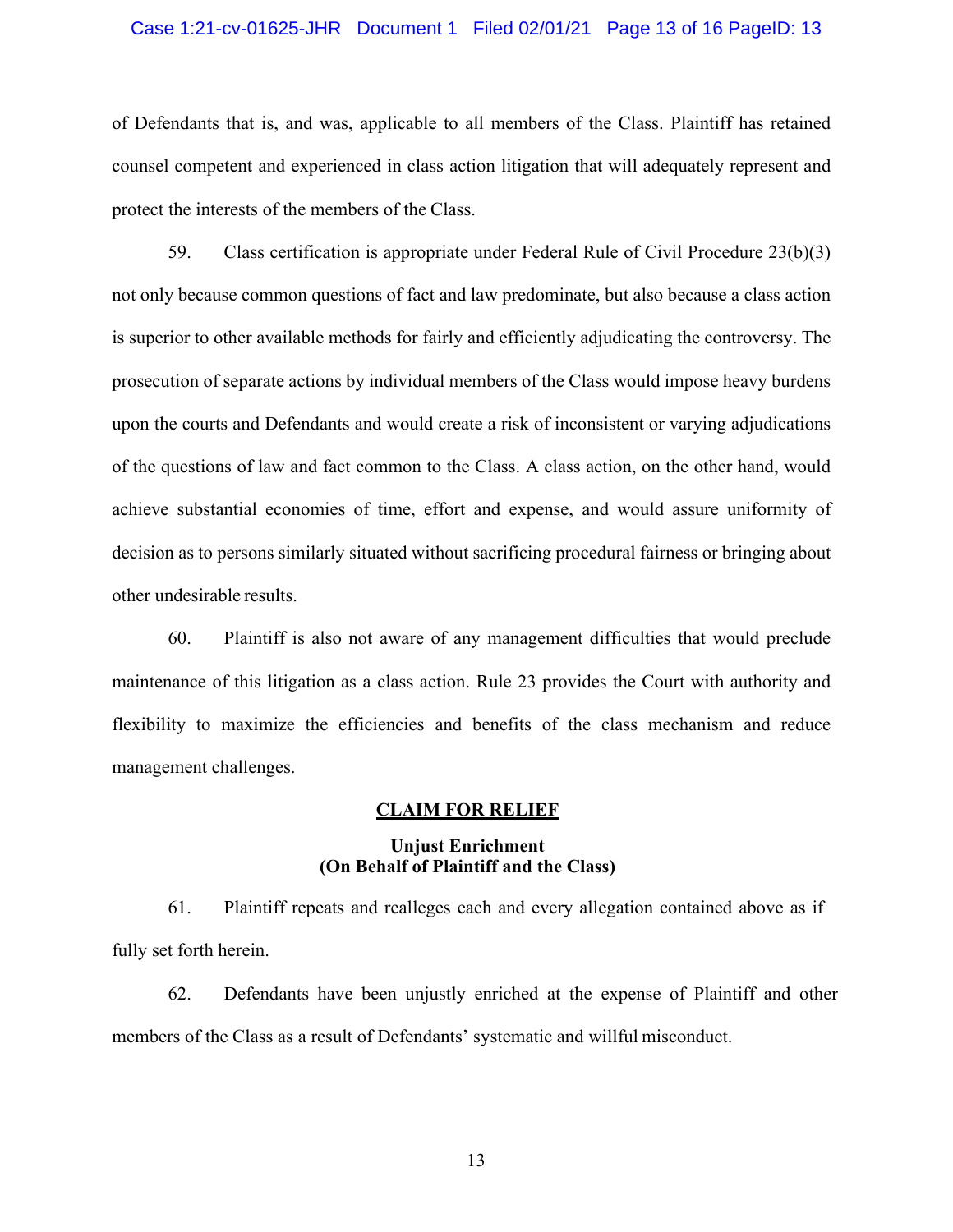#### Case 1:21-cv-01625-JHR Document 1 Filed 02/01/21 Page 14 of 16 PageID: 14

63. Plaintiff and other members of the Class have conferred a benefit upon Defendants, in the form of unearned, risk-free premiums, and Defendants have appreciated and knowingly retained that benefit without lawful justification or excuse. Defendants will not return the unearned, risk-free premiums which they have deliberately retained absent thislitigation.

64. Whenever travel is canceled prior to commencement of the insured trip, Defendants' retention of the premiums paid for these post-departure benefits is unjust and inequitable because Defendants never assumed any risk of having to pay post-departure benefits to Plaintiff and other members of the Class.es Put simply, no coverage of any post-departure peril is ever transferred to or assumed by Defendants when a trip is cancelled, and thus, such coverage is wholly illusory since the *sine qua non* of post-departure travel insurance (irrespective ofthe type and level purchased within any particular Plan) is *actual travel* on the insured trip.

65. Never having been placed at risk, Defendants' retention of these premiums is also unjust because they have provided no consideration in return for their retention of these premiums.

66. Further, there is no lawful justification or excuse for Defendants' systematic and willful misconduct. The Travel Protection Plans executed by and between Plaintiff and other members of the Class, on the one hand, and Defendants, on the other, nowhere set forth the alleged right of Defendants to withhold refund of any premiums previously paid for post-departure benefits in the event that an insured needs to cancel his or her insured trip.

67. Because Defendants do not give any consideration for the premiums which are allocable to post-departure benefits, even if any portion of the insurance contract purported to allow retention of premiums paid for exclusively post-departure benefits when an insured does not commence travel, this provision would be void and/or ineffective as a matter of law.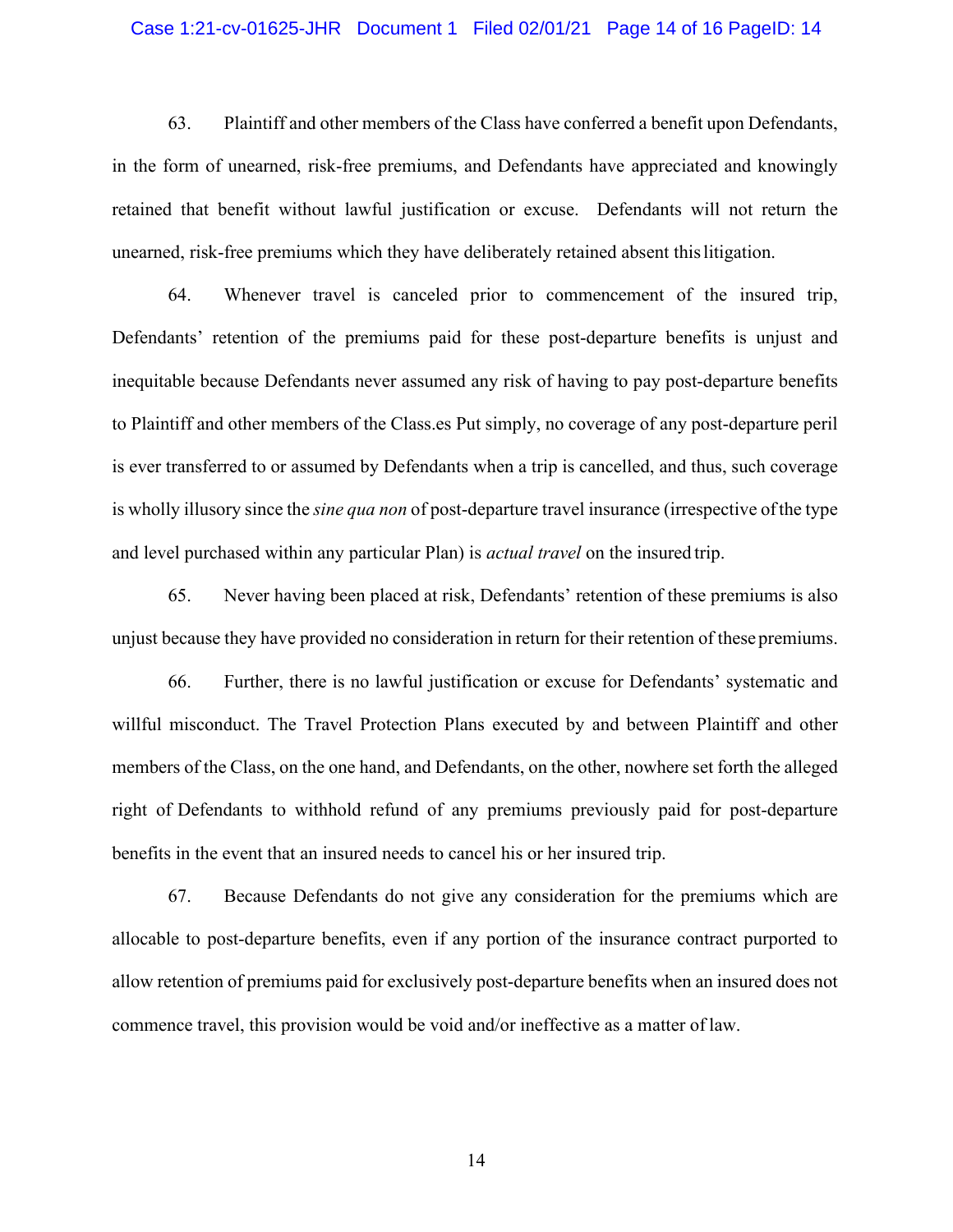68. It would be inequitable for Defendants to retain the profits obtained from their wrongful conduct because retaining such profits would come at the expense of Plaintiff and other members of the Class who are entitled to a *pro rata* refund of their gross premium. Plaintiff and other members of the Class are entitled to restitution and/or disgorgement of all profits, benefits, and other compensation obtained by Defendants from their wrongful conduct.

# **PRAYER FOR RELIEF**

WHEREFORE, Plaintiff, on behalf of himself and the Class, respectfully requests that the Court:

A. Certify the Class defined herein pursuant to Federal Rules of Civil Procedure 23(a) and (b)(3), and designate the Plaintiff as the representative of, and their undersigned counsel as Counsel for the Class;

B. Enter judgments against each of the Defendants and in favor of the Plaintiff and the Class predicated on Defendants' unjust enrichment;

C. Award Plaintiff and the Class actual and compensatory damages as allowed by law in an amount to be determined at trial;

D. Award Plaintiff and the Class restitution and/or disgorgement of ill-gotten gains, as appropriate;

E. Award Plaintiff and the Class attorneys' fees and costs of suit;

F. Award Plaintiff and the Class pre-judgment and post-judgment interest, as allowed by law;

I. Award Plaintiff and the Class injunctive relief, as appropriate; and

J. Award such further and additional relief as the Court may deem just and proper.